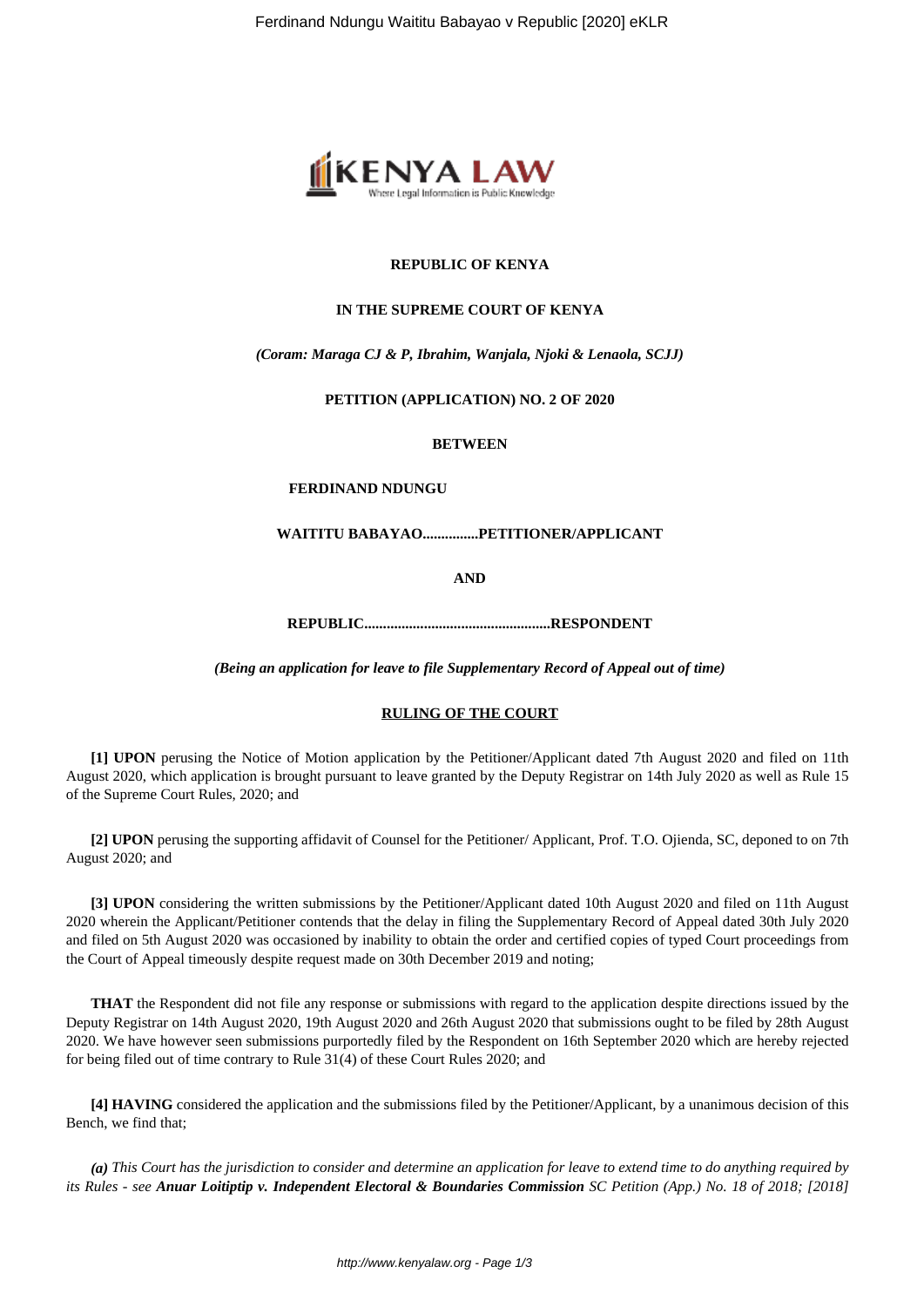*eKLR as well as Section 21(3) of the Supreme Court Act and Rule 53 of the Supreme Court Rules, 2012;*

*(b) That the application by the Petitioner/Applicant dated 7th August 2020 and filed on 11th August 2020 satisfies the principles set out by this Court in Base Titanium Limited v. County Government of Mombasa & another SC Petition (App). No. 22 of 2018 and earlier in Nicholas Kiptoo Arap Korir Salat v. Independent*

*Electoral & Boundaries Commission & 7 others SC (App) No. 16 of 2014; (2014) eKLR on extension of time;*

*(c) We also find that the Petitioner/Applicant has provided sufficient grounds and reasons for the delay in filing the Supplementary Record of Appeal as the delay in obtaining the order and certified typed copies of proceedings from the Court of Appeal is an administrative issue that cannot and should not be held against the Petitioner/Applicant;*

*(d) The Respondent has not opposed the application neither has he shown what prejudice shall be occasioned upon him if the Applicant's application is allowed.*

**[5]** In the circumstances, we now make **ORDERS** as follows;

*(a) The Notice of Motion application by the Petitioner dated 7th August 2020 and filed on 11th August 2020 is hereby allowed;*

*(b) The Supplementary Record of Appeal dated 30th July 2020 and filed on 5th August 2020 is deemed as duly and properly filed;*

*(c) The parties to appear before the Deputy Registrar for further directions;*

*(d) Each party shall bear its costs.*

**[6]** Orders accordingly.

# **DATED AND DELIVERED AT NAIROBI THIS 23RD DAY OF SEPTEMBER 2020**

**........................................................................**

**D.K. MARAGA**

**CHIEF JUSTICE &**

**PRESIDENT OF THE SUPREME COURT**

**..........................................................................**

**M. K. IBRAHIM**

**JUSTICE OF THE SUPREME COURT**